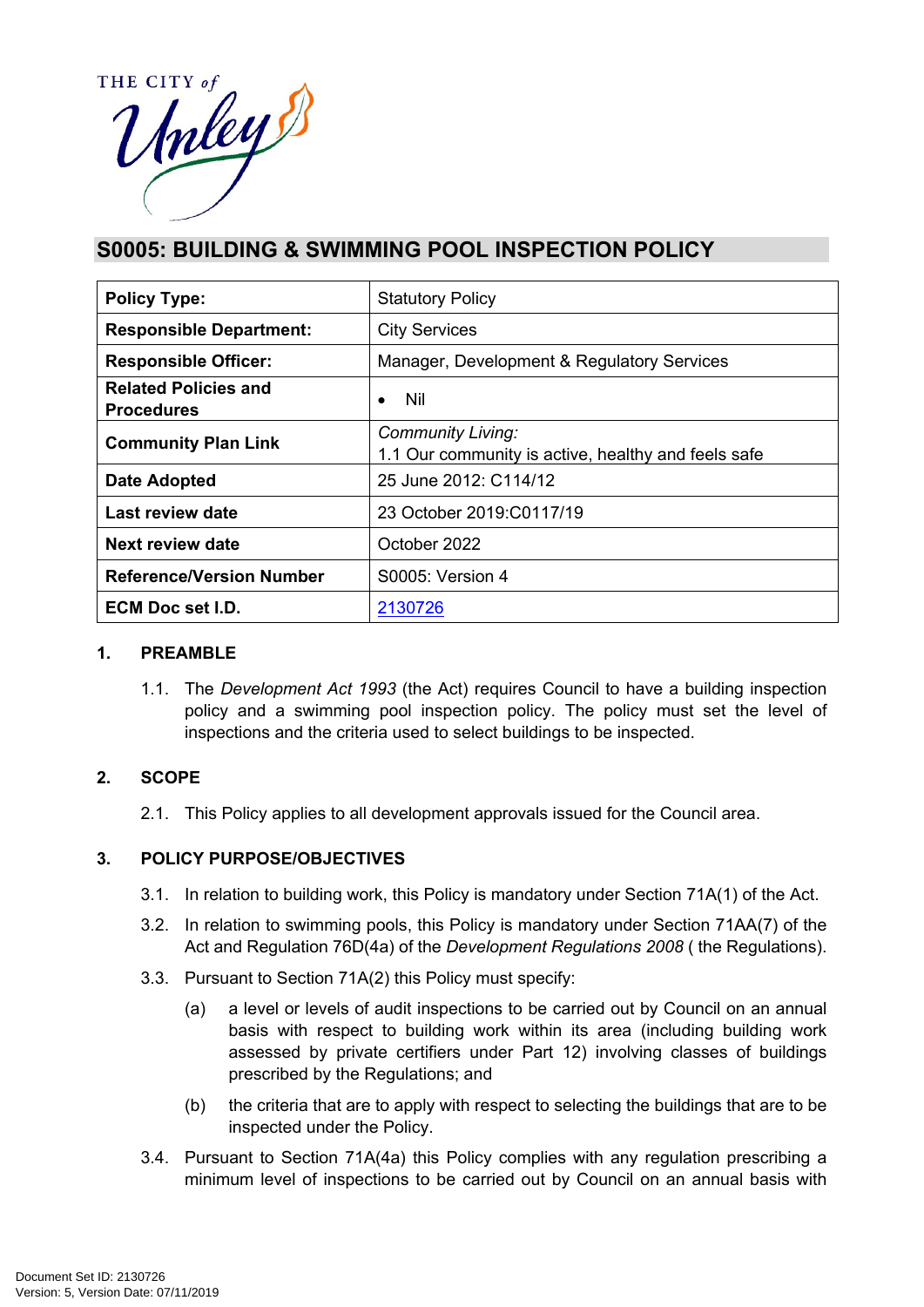respect to building work within its area (including building work assessed by private certifiers under Part 12 of the Act). In this Policy, the only regulation to do so is Regulation 80AB.

- 3.5. Pursuant to Regulation 76D(4b) this Policy complies with the requirements set out in that regulation as to minimum levels of inspection of swimming pools (including safety fences and barriers associated with such swimming pools) within the area of Council.
- 3.6. This Policy does not apply to the appropriate authority constituted under Section 71(19), commonly known as the Building Fire Safety Committee, nor does it apply to an inspection under Section 71(1).

# **4. DEFINITIONS**

Words and phrases defined by the Act and Regulations have the same meaning when used in this Policy. In addition, the following words and phrases are defined:

- 4.1. **Audit Inspection** is an inspection which determines (within the scope of the inspection and only insofar as the inspection is able to do so) whether or to what degree the inspected building work complies with:
	- the relevant development approval or any applicable exemption
	- if applicable, any other relevant documents (for example a required checklist)

an audit inspection does not involve any assessment of building work against the building rules or swimming pool safety requirements at large, nor any assessment of the structural or functional adequacy of any building work.

- 4.2. **Building Inspection** is an audit inspection of building work, excluding any building work comprising solely a swimming pool (including related swimming pool safety features) or swimming pool safety features or portion thereof.
- 4.3. **Inspection** is a comparison by an inspector (with or without assistants) of
	- (a) visual observations of that building work, and
	- (b) measurements or test results of selected parts<sup>1</sup> of that building work, with:
		- the plans and details (if any) which form part of a development approval (or exemption) which relates to that building work, and
		- if applicable, any other relevant documents (for example a required checklist)<sup>2</sup>; and

may include the interview of any person associated with the building work.

- 4.4. **inspector**is an authorised officer of Council, appointed under Section 18 of the Act, who holds a current accreditation as a building surveying technician (or equivalent or greater accreditation), or who has been approved by the Minister under Regulation 87(3)(c)
- 4.5. **person** is includes all legal persons including bodies corporate

Document Set ID: 2130726<br>Version: 5, Version Date: 07/11/2019

 $1$  How such parts are to be selected is dealt with later in this Policy.

<sup>2</sup> At present a supervisor's checklist is prescribed in relation to roof framing under Regulation 74(5).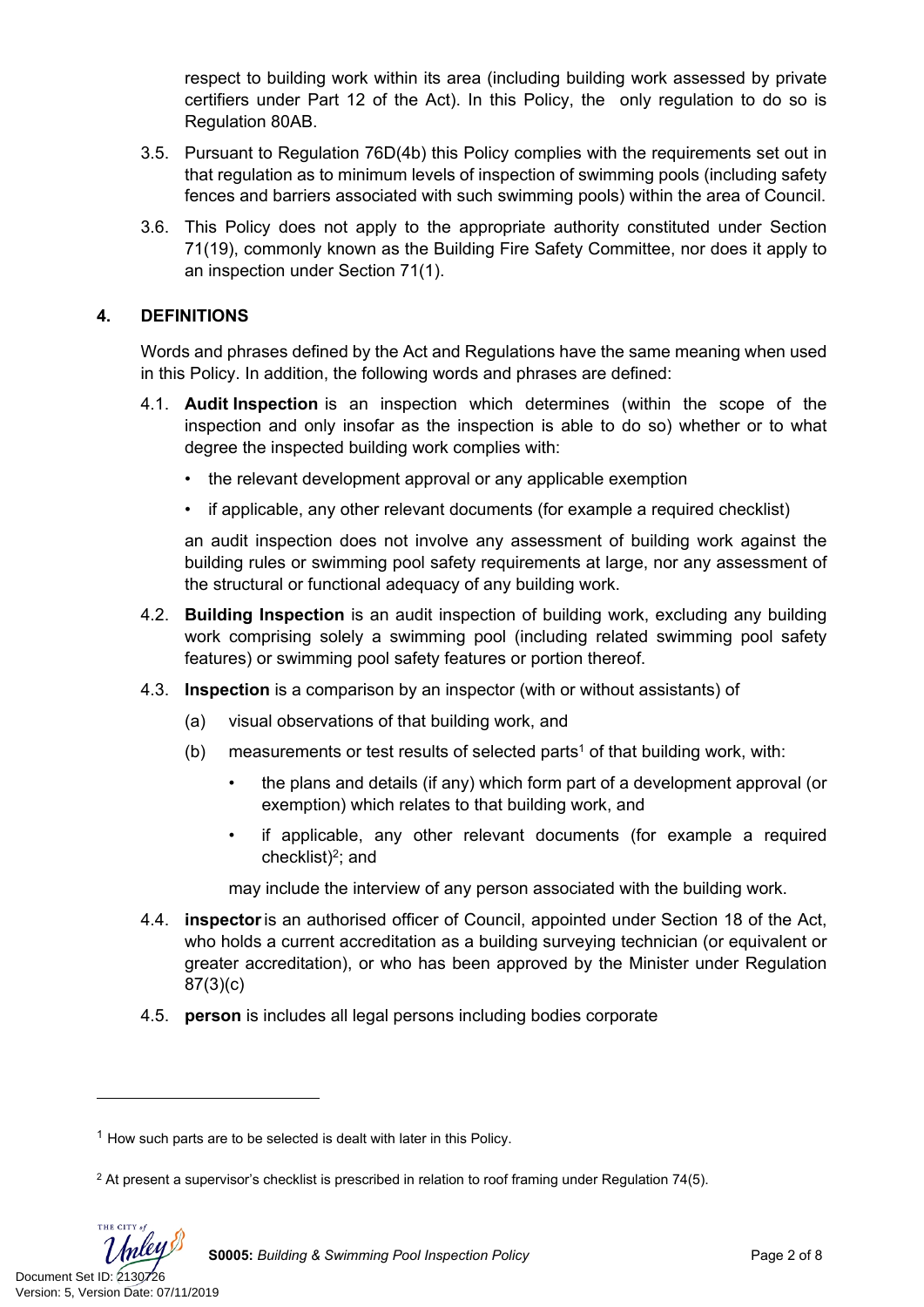- 4.6. **swimming pool inspection** is an audit inspection of a swimming pool (including related swimming pool safety features) or swimming pool safety features or portion thereof
- 4.7. **swimming pool safety requirements** the requirements of the Act and Regulations pertaining to swimming pool safety

Where this Policy refers to an inspection, that is a reference to an audit inspection as defined above. Where this Policy uses the word "inspect", that means "undertake an audit inspection".

# **5. ROLES AND RESPONSIBILITIES**

- 5.1. This Policy will be administered on behalf of Council by the:
	- Manager of Development & Regulatory Services

# **6. POLICY STATEMENT**

## **6.1. Selection of Building for Inspection**

- 6.1.1. Excluding swimming pools, not all buildings will be inspected. The Council does not have the resources to do so. However, all swimming pools known to the Council will be inspected in accordance with this Policy.
- 6.1.2. Buildings will be selected for inspection in accordance with the following criteria (in descending order of preference):
	- i. buildings which appear to be unsafe;
	- ii. buildings which ordinarily present a high risk to fire and life safety, and in particular swimming pools;
	- iii. buildings which are used by many people, particularly where many people do so simultaneously;
	- iv. buildings which involve roof framing;
	- v. buildings which are obliged to provide access to disabled persons;
	- vi. buildings in respect of which a complaint has been made; and
	- vii. in the event that inspection of the foregoing buildings does not result in the prescribed minimum inspection levels being met, any other buildings.
- 6.1.3. Where a building is selected for inspection it may be inspected at any stage of construction, and may be inspected more than once (i.e. it may be inspected at different stages of construction).
- 6.1.4. As noted above, all swimming pools known to the Council will be inspected in accordance with this Policy.

## **6.2. Levels of Inspection**

## *Prescribed Minimum Levels*

6.2.1. In accordance with Section 71A(4a) and Regulation 80AB(2) this Policy specifies the following minimum inspection levels for all classes of buildings, other than:

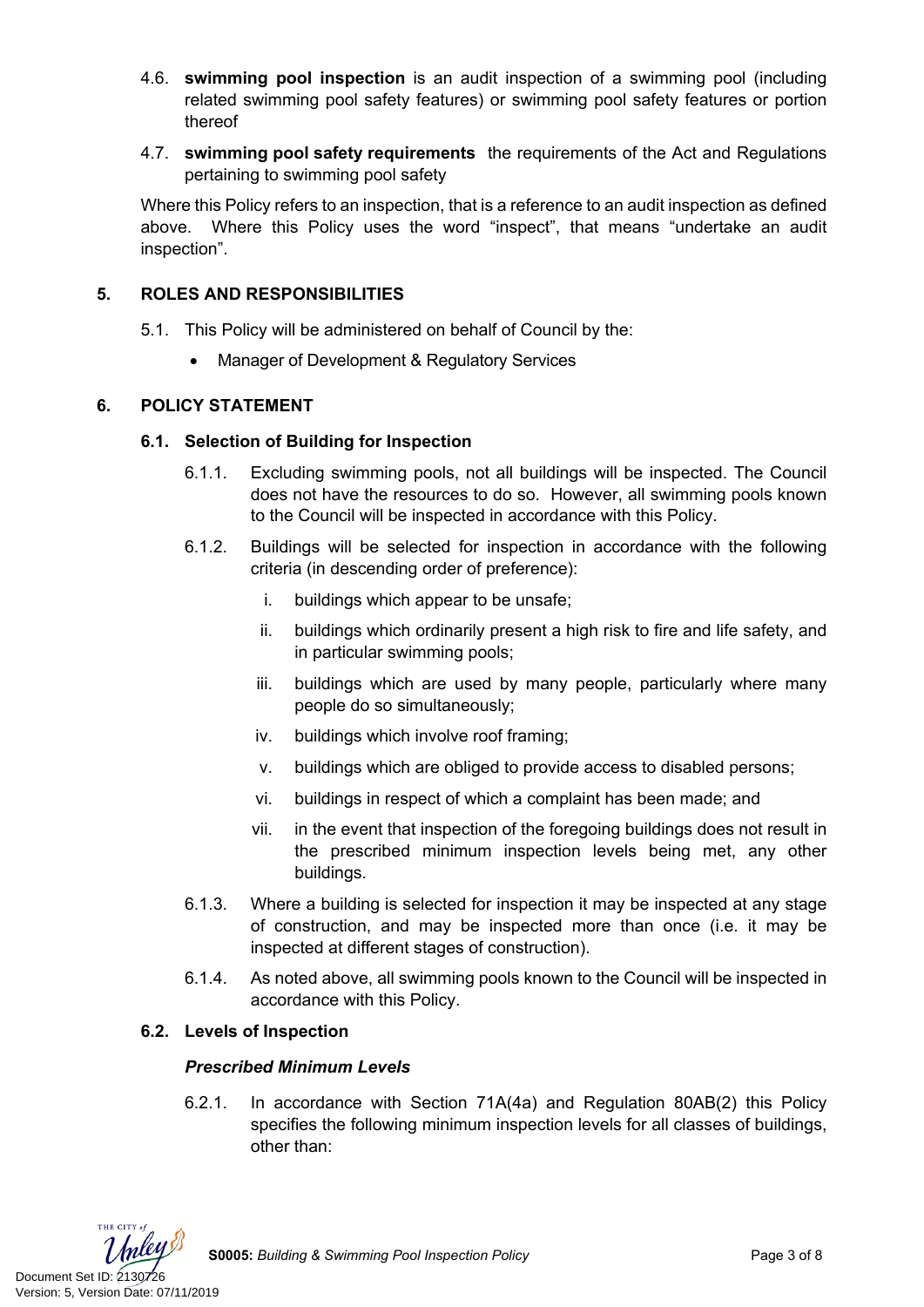- (a) Class 10 buildings which are not attached to any part of the roof framing of a building of another class, and
- (b) swimming pools

where the building work involves the construction of any roof framing within the area of the Council:

- (i) a number of inspections equal to  $66\%$  of the building rules consents<sup>3</sup> issued over the course of the year<sup>4</sup> for building work involving the construction of any roof framing where a licensed building work contractor is responsible for the relevant building work<sup>5</sup>; and
- (ii) a number of inspections equal to **90%** of the building rules consents issued over the course of the year for building work involving the construction of any roof framing where a licensed building work contractor is not responsible for the relevant building work $6$ .
- 6.2.2. In accordance with Regulation 76(4b) this Policy specifies the following minimum levels of inspection of swimming pools (including safety fences and barriers associated with such swimming pools):
	- (a) at least **80%** of swimming pools constructed over the course of the year must be inspected within **2 weeks** of the Council being notified of the completion of—
		- (i) in the case of a swimming pool the construction of which required the construction of a safety fence or barrier—the construction of the safety fence or barrier; or
		- (ii) in any other case—the construction of the swimming pool;
	- (b) the remaining **20%** of swimming pools constructed over the course of the year must be inspected within **2 months** of the Council being notified of the completion of:
		- (i) in the case of a swimming pool the construction of which required the construction of a safety fence or barrier—the construction of the safety fence or barrier; or
		- (ii) in any other case—the construction of the swimming pool.

## *Counting Inspections*

- 6.2.3. To determine whether the minimum numbers set out above are met:
	- (a) building inspections must be counted in accordance with the methodology set out below; and
	- (b) swimming pool inspections must be cross-referenced with swimming pools known to be constructed.

THE CITY of

 $3$  For the purposes of this Policy, a variation to an operative building rules consent does not, itself, count as a building rules consent and nor does the extension of the operative period of any building rules consent (whether operative or lapsed).

<sup>&</sup>lt;sup>4</sup> For the purposes of this Policy, "the year" is the relevant calendar year.

 $5$  Regulation 80AB(2) does not identify what "the relevant building work" is. For the purposes of this Policy "the relevant building work" is the entirety of the building work to which the relevant approval or exemption relates.

 $6$  See above note. Adopting this interpretation has the effect that paragraph (b) applies to "owner-builder" situations. This is consistent with the recommendations of the October 2008 Report of the Ministerial Taskforce on Trusses.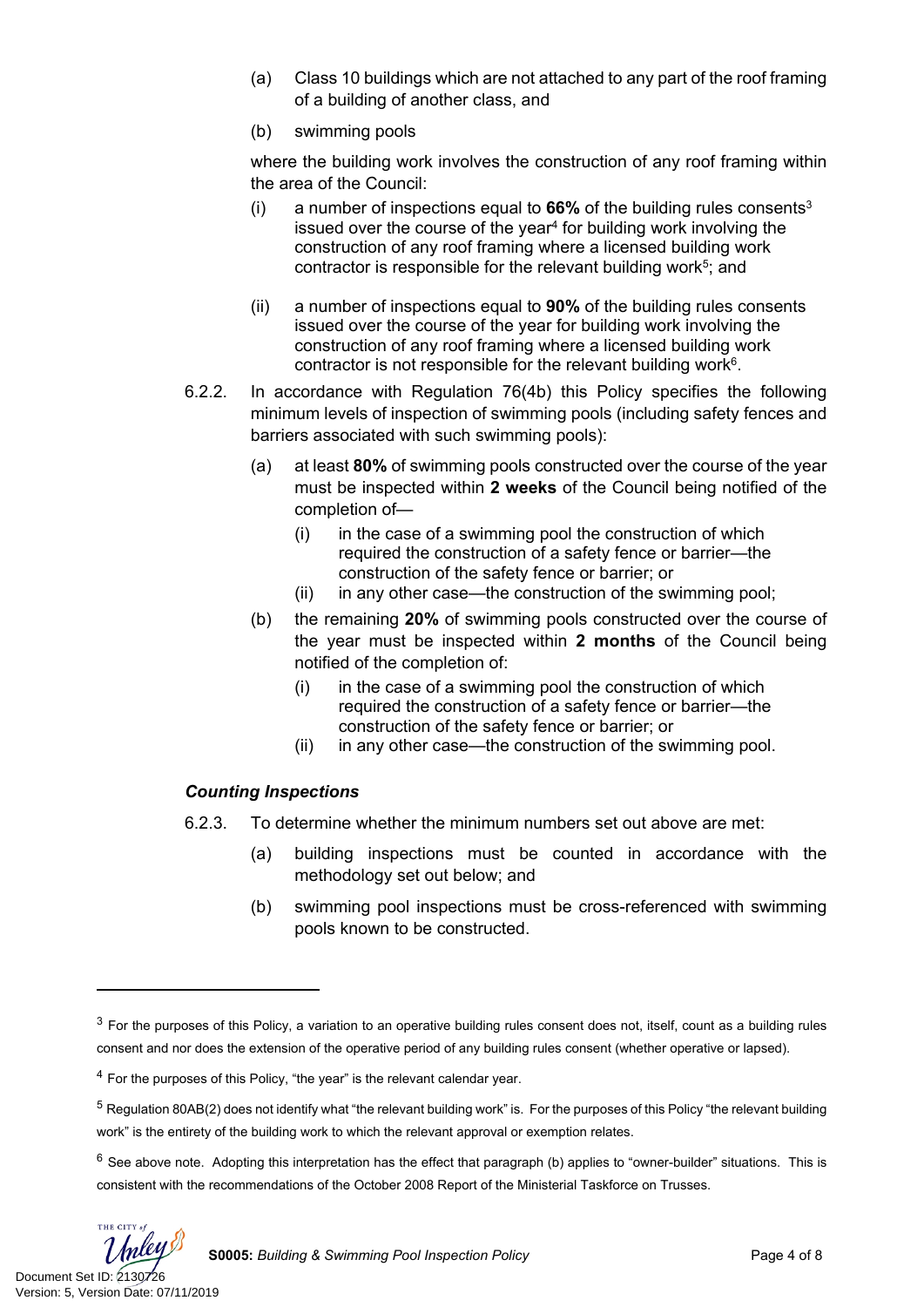- 6.2.4. The first inspection of the building work forming part of any particular building is counted as one inspection.
- 6.2.5. Where building work forming part of a building is inspected at a particular stage, and problems are found, any re-inspection undertaken to determine whether the problems have been corrected does not count as an inspection. Rather, it is taken to be part of the initial inspection.
- 6.2.6. However, inspection of building work forming part of a building at a later stage is counted as a separate inspection, even if the building was inspected at an earlier stage.

#### *Target Inspection Levels*

- 6.2.7. In addition to  $<sup>7</sup>$  the prescribed minimum levels, Council aims to inspect:</sup>
	- (a) in relation to building work which relates to a non-residential building or buildings (but excluding free-standing Class 10 buildings), a number of inspections equal to **20%** of all notifications received by Council under Section 59(1) and Regulation 74(1)(a) for the intended commencement of such building work.

## 6.3. **INSPECTION PROCEDURES**

- 6.3.1. The Team Leader Building will, in consultation with the Council's inspectors, prepare an inspection procedure.
- 6.3.2. The inspection procedure will:
	- include a standard-form inspection checklist;
	- identify what evidence should be gathered during an inspection so as to permit punishment of any person found to be responsible for any breach of the Act or Regulations arising from, or in connection with the inspected building work;
	- set out what record keeping will occur, including how evidence gathered in the course of an inspection is to be filed; and
	- set out what statistics must be identified and reported, including to whom and how such reports will be made.
- 6.3.3. All inspections will comply with the inspection procedure insofar as is reasonably practicable and the inspector in each case will complete the inspection checklist.

## **6.4. ENFORCEMENT & DISPUTE RESOLUTION**

- 6.4.1. All inspectors will hold current delegations which permit directions to be given under Section 84(2) by the inspector.
- 6.4.2. Where an inspection reveals a problem the inspector will determine what action to take to correct the problem or may refer the matter to a Team Leader or Manager. In determining what action to take, the inspector will not permit a problem to be fixed in manner which prevents the inspector from reasonably

 $<sup>7</sup>$  But recognising that inspections undertaken to satisfy the prescribed minimum levels may also wholly or partially</sup> satisfy the target inspection levels.

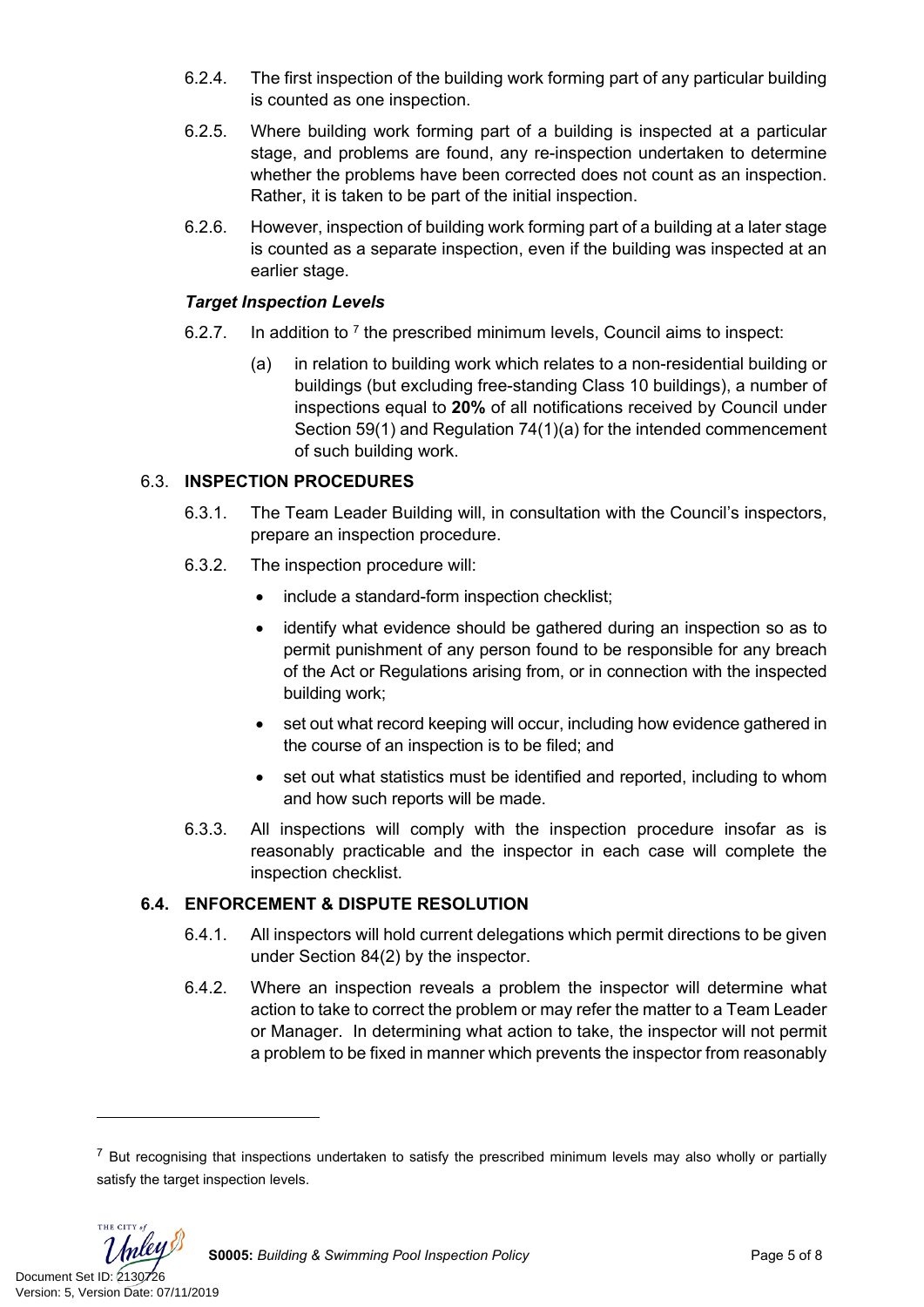observing that the problem has been fixed unless the inspector considers exceptional circumstances apply.

- 6.4.3. Possible actions include:
	- (a) obtaining a verbal or written assurance from the person responsible for the building work (for convenience called "the builder) that the problem will be corrected by a particular date and will be left in a state so that the correction can be inspected, and scheduling a follow-up inspection on that date to verify that has occurred;
	- (b) in the case of a breach of the Act or Regulations, giving a direction<sup>8</sup> to a person under Section 84(2) to
		- (i) refrain (for a specified period or until further notice) from the act or course of action that constitutes the breach; and/or
		- (ii) make good any breach in a manner, and within a period, as specified;
	- (c) taking, or arranging to be taken in the name of the Council, such urgent action as is required because of any situation resulting from the breach pursuant to Section 84(2)(c);
	- (d) in the case of a threat to safety arising out of the condition or use of a building or an excavation, or a threat to any State or local heritage place, making an emergency order under Section 69(1) which requires the owner of any land or building to:
		- (i) evacuate the building or land;
		- (ii) not to conduct or allow a specified activity;
		- (iii) immediately terminate a specified activity; and/or
		- (iv) carry out building work or other work;
	- (e) also in the case of a threat to safety arising out of the condition or use of a building or an excavation, or a threat to any State or local heritage place, making an emergency order under Section 69(1) which:
		- (i) prohibits the occupation a building or land; or
		- (ii) prohibits the use of a building or land for a specified activity, or an activity of a specified class;
	- (f) expiating a breach of Section 84 or Regulation 74 (the notification, supervisor's checklist and non-concealing requirements), pursuant to sub-Regulation 74(8).

## **6.5. Legal Proceedings**

- 6.5.1. Legal proceedings, including civil or criminal proceedings, will not be commenced by an inspector.
- 6.5.2. Where the correction of a problem becomes a dispute between Council and another party, Council will first attempt to resolve the dispute without use of legal proceedings.

 $8$  A direction can be given verbally, but will lapse if not confirmed in writing by 5 pm on the next business day by the authorised officer who gave the direction. Owing to the inherent difficulty of "confirming" verbal directions (there is rarely a verbatim record of the verbal direction), verbal directions will ordinarily be limited to directions to refrain from further building work (commonly known as a "stop work" direction) and will, before the verbal direction lapses, be followed by fresh directions in writing which supersede the verbal direction.

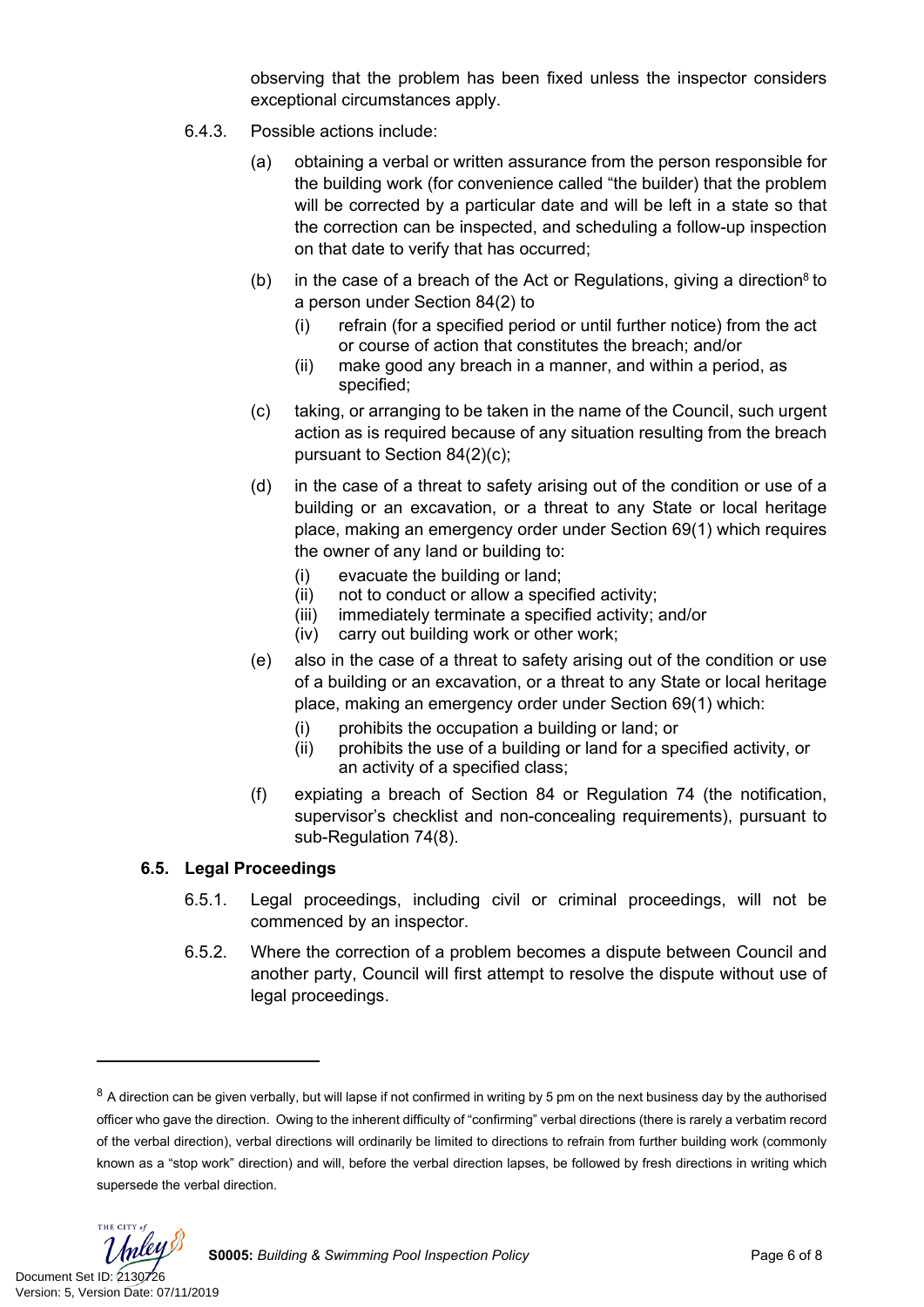- 6.5.3. Attempts which may be made to resolve such disputes include:
	- (a) in the case of a dispute as to the meaning of a building rules consent, referring the matter to a building assessor;
	- (b) involving other Council officers and inspectors for clarification and/or a second opinion of the dispute; and
	- (c) consulting an independent professional with expertise in the relevant area.

# **6.6. LIABILITY**

- 6.6.1. The Council inspects building work and swimming pools in accordance with the objectives of this Policy and for the public good. Inspections are not carried out for the benefit of any past, current or future owner, occupier or neighbour of any building work. The Council does not accept that it owes a duty to such persons or indeed any particular person in relation to any inspection.
- 6.6.2. Section 99 provides that no act or omission in good faith in relation to a particular development by a council or an authorised officer after the development has been approved subjects that person or body to any liability.
- 6.6.3. All inspections will be undertaken in good faith.
- 6.6.4. Council does not accept any liability in relation to any inspection. In relation to any allegation of liability (including any claim) no officer other than the CEO may admit liability.

## **7. POLICY DELEGATIONS**

- 7.1. The officers listed below have sub-delegation under this policy:
	- The Chief Executive Officer will implement this Policy.

Full information about the sub-delegated powers and duties is contained in the Council Delegations Register.

#### **8. LEGISLATION**

- *Development Act 1993*
- *Development Regulations 2008*
- *Disability Discrimination Act 1992*
- *Guide to Safer Roof Framing 2012*

## **9. AVAILABILITY OF POLICY**

9.1. The Policy is available for public inspection during normal office hours at:

The Civic Centre,

181 Unley Road, Unley SA 5061.

A copy may be purchased for a fee as determined annually by Council.

It is also available for viewing, download and printing free of charge from the Council's website [www.unley.sa.gov.au](file:///C:/Users/dvonwald/AppData/Local/Microsoft/Windows/INetCache/Content.Outlook/3K0LT0PM/www.unley.sa.gov.au).